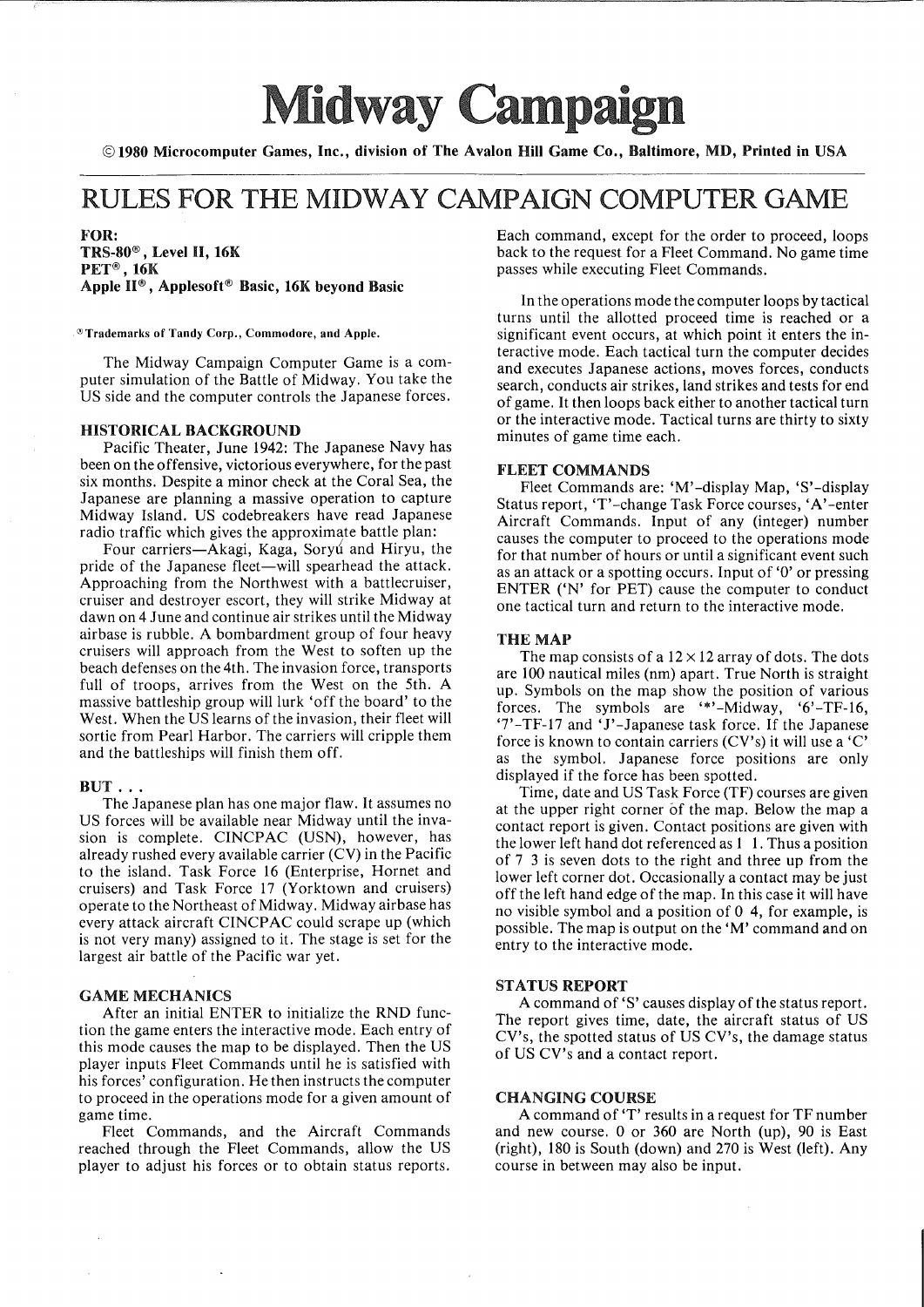### AIRCRAFT COMMANDS

A command of 'A' allows input of Aircraft Commands. First a request for the CV to be affected is output. A CV is designated by the first letter of its name: E,H,Y and M for the Midway airbase. For the purpose of the game Midway is considered a non-moving CV. Once the CV is input the aircraft command is requested. Each Aircraft Command loops back to the 'Carrier?' request. Pressing ENTER ('N' for PET) to this request will return to the 'Fleet Command' request.

The Aircraft Commands are 'CA' to adjust Combat Air Patrol (CAP), 'CL' to Clear CV decks, 'A' to arm and spot a strike and 'L' to launch a strike.

#### **CAP**

CAP are fighters (VF) on Combat Air Patrol. The 'CA' command adjusts the number of fighters assigned to CAP. CAP remains designated overnight (they are presumed to land at dusk and launch at dawn). When CAP is increased, fighters are taken from those below decks. If no fighters are below decks CAP is taken from an arming strike, if available. If more CAP is requested than the CV has fighters, all available fighters on board are assigned to CAP. When CAP is decreased, the excess fighters are sent below and must be armed before they can participate in a strike.

#### STRIKES

A strike is a group of aircraft which is or will be sent out to attack an enemy force. A strike must first be armed and spotted on deck for launch. This is done with the'A' command. The number of each type of aircraft to spot is requested. If more aircraft are ordered spotted than the CV has below decks, all available aircraft of that type are spotted, except that fighters will not automatically be pulled off ofCAP to be spotted for a strike. For example, if a CV had 10 fighters on CAP and 5 below decks, and 20 were ordered spotted, only 5 would be spotted. At least one tactical turn must elapse between spotting and launching. During this period the CV is more vulnerable to damage if hit.

To launch a strike, there must be a spotted target in range (200 nm for the US, 235 nm for the Japanese) and the strike may neither attack nor land at night (1900-0400). A strike may be spotted at night and left spotted for as long as desired. The 'L' command results in a contact report and selection by the user of which contact to strike.

Sometimes it is desired to disarm and move below a spotted strike. To do this the 'CL' command is used. Once a strike has been ordered spotted, to change the composition it must first be cleared and then respotted. This requires no additional game time except that the respotted strike must wait at least one tactical turn before taking off (as usual).

#### AIRCRAFT OPERATIONS

There are three types of aircraft in the game. Fighters, or VF, shoot down other aircraft. US fighters are F4F's, Japanese-Zekes.

Dive bombers, or VB, very accurately deliver bombs by diving. US-SBD's, Japanese-Vals.

Torpedo bombers, VT, use torpedos or bomb horizontally. They don't get near misses on ships. US-TBD's, Japanese-Kates.

For the US, each CV puts up its own strike of VB and VT with VF as escorts. For the Japanese all planes put up by the carrier group are organized into one strike. A CV may only arm one strike at a time but may have more than one airborne. The range of a strike is fixed and no suicide missions are allowed. Once a strike is launched it is completely handled by the computer. The player can only sit back and enjoy (or cringe in horror) as the strike conducts its attack.

Once a strike is airborne there is a possibility that each type of aircraft may miss the target. Upon arrival at the target, any CAP over the target will attack. The CAP choose one of two types, VB or VT, to attack. Escorting VF will defend one of the two types. Thus CAP could attack the VT while VF defend the VB, resulting in unfortunate consequences for the VT. If the escorts do defend the attacked type, they reduce but do not prevent losses. They also counter-attack the CAP and are counterattacked in turn.

After the CAP has done its worst, task force antiaircraft (AA) fires at each type of attacking aircraft. Then the strike conducts an attack on shipping in the order VT then VB. If there are any floating CV's or the undestroyed Midway airbase, the attackers will be divided evenly between them. A presentation of individual results (HIT!, MISS, NEAR MISS) occurs followed by a hit summary. Damage is immediately inflicted. AA fires again as the strike leaves.

If a force without a carrier is attacked, hits and near misses are scored in victory points instead of damage.

The strike returns to the CV which launched it. When it lands it causes an automatic clearing of the decks of that CV. Thus, if there is a strike spotted on Hornet and a strike lands on Hornet, Hornet will no longer have a strike spotted. Landed aircraft are taken below but may be immediately respotted.

If the CV which launched the strike is unable to operate aircraft when the strike returns, it will attempt to divert to an operable CV. This is the only way aircraft can be transferred from CV to CV. The success of the diversion depends on the range between primary and alternate CV's.

If a task force with more than one CV is attacked, the CAP's of all CV's present are totalled to defend and then evenly distributed before damage is assessed. CAP is not affected by other air operations or nightfall. They are assumed to be kept airborne, rotating to refuel, during the day, land just before nightfall and launch before dawn. CAP only attacks one of the two types of bomber aircraft in a strike. The more CAP, the more aircraft will be downed.

The aircraft totals for Midway are less than the historical total. This adjusts for the obsolescence of many of the aircraft assigned to Midway. B-I7's are not included as they were completely ineffective in the battle. Search for the US player is done by PBY flying boats based at Midway. These aircraft are 'invisible' in the game and may not be destroyed or attacked.

# JAPANESE OPERATIONS

The Japanese have three task forces: a carrier group, a transport group and a cruiser group. The carrier group approaches from the northwest, and the other two from the west, although the possible spread of courses overlaps a bit. The non-carrier groups proceed directly to Midway and stop there. The carrier group heads towards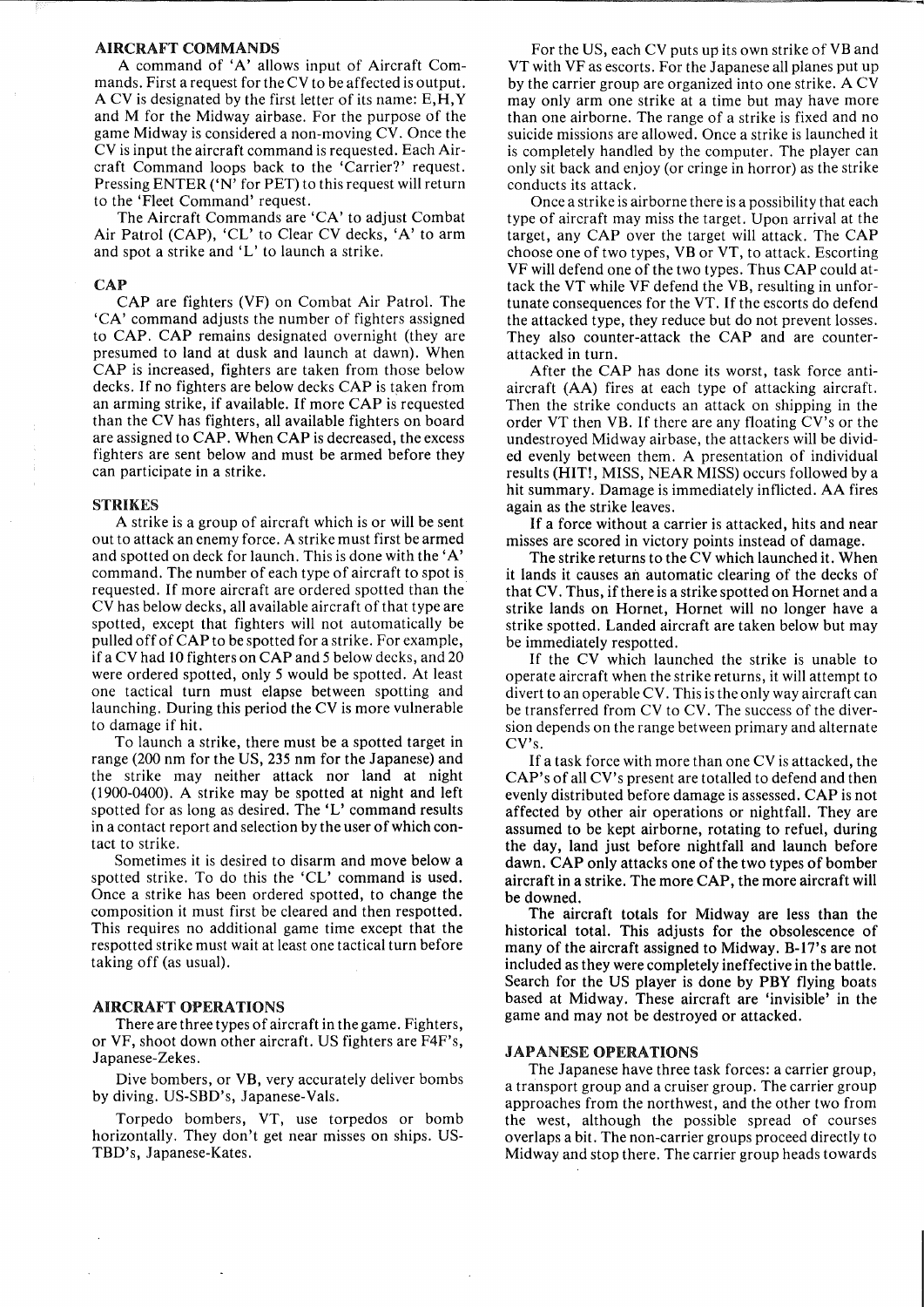Midway and will steam back and forth in strike range of same unless a US task force with a carrier is spotted. In that case, it will head directly for the spotted TF, with TF-16 preferred if both are spotted. Should all four Japanese CV's be incapable of air operations, the Japanese will panic and flee the field. All forces will head 270 at full speed. (All TF speeds, including US, are 25 knots except the transport group, which is 18 knots.)

The Japanese put up a minimum CAP of five fighters per CV. They arm half their aircraft if within 250 nm of Midway and all aircraft if a US CV is spotted. They launch strikes with the following priorities:

- 1. TF's with operating CV's, in the order: TF-16, TF-17, Midway.
- 2. TF's with inoperable floating CV's in the same order.
- 3. The island of Midway.

Strikes are only launched if range and daylight restrictions are met and the target is spotted.

The invasion of Midway is assumed to succeed unless the US incapacitates all four Japanese CV's.

#### SEARCH

Search is conducted by PBY flying boats based at Midway and float planes from Japanese cruisers. Search is independent of combat results and ranges. There is a probability of being spotted by search forces for both sides for every tactical turn in daylight. This probability is higher than normal for an hour around noon and, for the US player only, for an hour after dawn. The US player has an advantage in search.

There are three conditions of being spotted. The first is not being spotted. For US forces the second is spotted but not told they are spotted and the third is spotted and told. For Japanese forces, the second is spotted and the third is spotted and type of force known.

When spotted, forces are placed in the second condition and advanced to the third either immediately or some time later.

Midway is always considered spotted in the third condition. When a strike attacks, both the launching force and the attacked force are spotted in the third condition. Once spotted, a force remains spotted until nightfall (1900). At nightfall all forces except Midway are 'unspotted'. Spottings are reported as they occur and in the contact report associated with the map and status report.

#### DAMAGE AND DAMAGE CONTROL

Damage is only a factor for CV's and the Midway airbase. Damage is inflicted by the hits and near misses of bomber type aircraft. Each near miss has about half the effect of a hit, although the actual amount of damage per hit is random. Having a strike spotted when hit, doubles the effect of each hit. On Midway, since it is an island airfield and not a ship, hits cause half the normal effect. Damage may also be inflicted by subsequent explosions. Each time damage is inflicted some of the aircraft spotted or below on the damaged CV are destroyed.

The amount of damage a CV has received affects aircraft operations and victory points. Damage is divided into categories of None, Light, Heavy and SUNK or (for Midway) DESTROYED. A CV with no damage or light damage is fully operational. A CV with heavy damage is unable to operate aircraft. Immediately upon reaching the heavy damage condition, all aircraft belonging to the affected CV, including CAP, are sent below. No aircraft

operations are permitted on the CV. A sunk CV loses all aircraft on board including CAP.

Each turn every damaged CV attempts to repair itself. In general somewhat less than one near miss worth of damage is repaired per turn. In addition, explosions may occur which cause further damage. In general US CV's repair damage faster and suffer fewer explosions than the Japanese. It is possible for repair parties to reduce damage to the point where a CV which had heavy damage can again operate aircraft. Sunken ships and destroyed airbases cannot be repaired.

## END OF GAME AND VICTORY CONDITIONS

The following conditions are considered end of game:

- All Japanese CV's sunk.
- or All US CV's sunk.
- or Any Japanese TF heading 270 goes off the map to the west (left).
- or Any US TF heading 000-090-180 goes off the map to the east (right).
- AND No strike is airborne.

At the end of the game a summary of  $CV$  damage, aircraft losses, victory points from non-CV targets and the status of the Midway invasion is output, followed by an evaluation of results. In general, a sunk CV is worth 200 aircraft, a damaged one much less. Midway is worth two CV's, one for the island and one for the airbase. In general each level of victory differs by about a CV. In the actual battle the US won a strategic victory.

## EXAMPLES OF PLAY

This section gives some examples that will be useful for the computer game beginner. An important thing to keep in mind is that the computer expects the player to input his commands in a very precise format and terminate them by pressing the "ENTER" (or "RETURN") key. The computer is very literal-minded and can't make guesses about what was REALLY meant! (Note that there will be some very minor differences between the versions for the different computers, but all versions are very nearly identical.)

A command that will be given often is to change the course of one of the task forces (TF-16 or TF-17) to a new heading. This is accomplished by the following sequence:

FLEET COMMAND? (Computer puts this on the screen.)

T [ENTER] (Player types.)

WHICH TASK FORCE? (Computer.) 16 [ENTER] (Player.)

NEW COURSE? (Computer.) 225 [ENTER] (Player.)

TF-16 ON COURSE 225T (Computer.)

Another useful command is arming an air strike on an aircraft carrier. Suppose the player wishes to arm a strike of 10 F4F's, 25 SBD's, and 8 TBD's on the carrier Hornet. The following sequence will accomplish this:

FLEET COMMAND? (Computer.)

A [ENTER] (Player. Enters air commands.) CARRIER? (Computer.)

H [ENTER] (Player. Short for "Hornet".)

AIRCRAFT COMMAND? (Computer.)

A [ENTER] (Player. Short for "Arm Strike".)